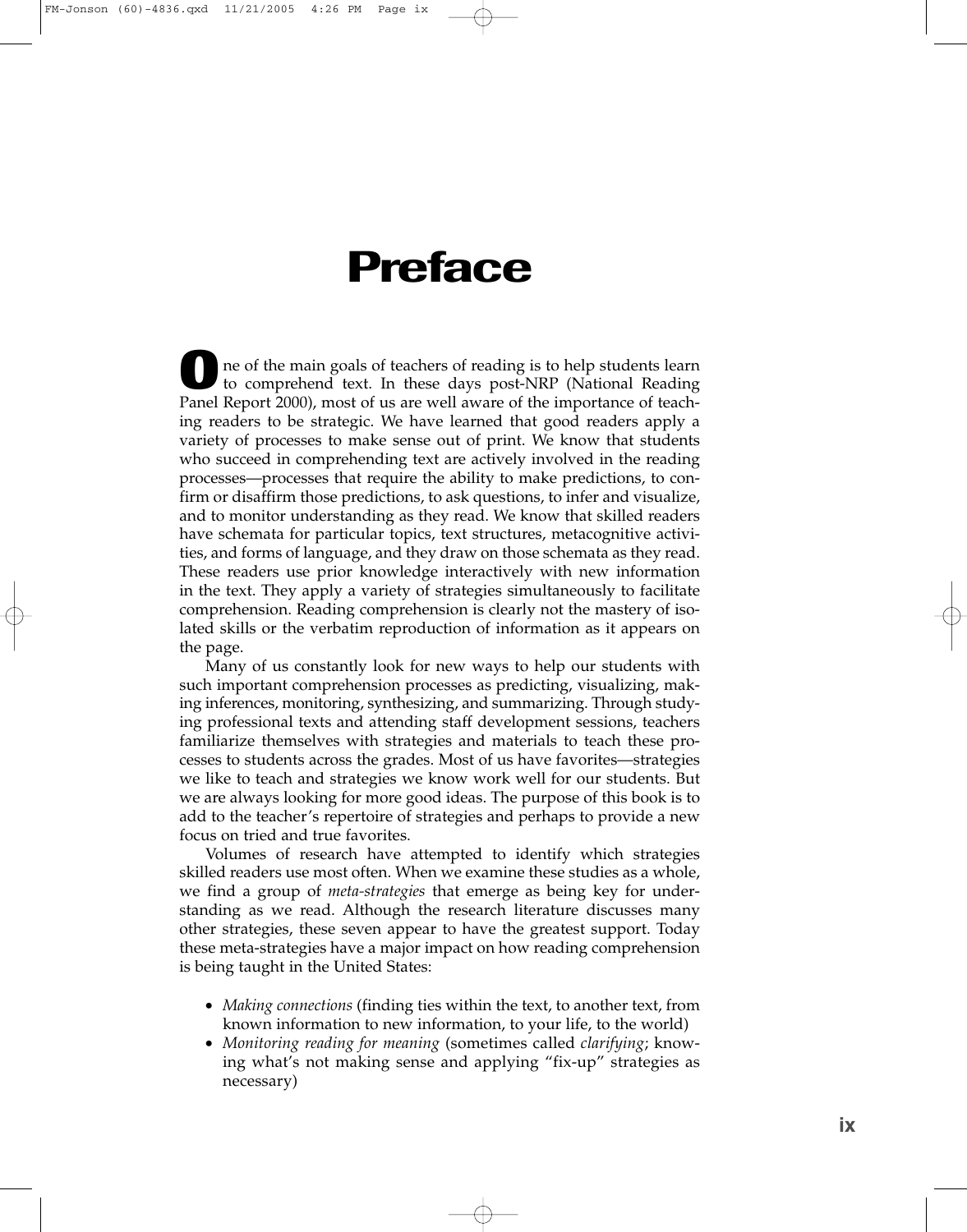## **x** 60 STRATEGIES FOR IMPROVING READING COMPREHENSION IN GRADES K–8

- *Determining important information* (identifying the story line in narrative texts and main ideas in expository texts; distinguishing main ideas from details)
- *Visualizing* (creating images in your mind; "seeing the story" in your mind's eye)
- *Asking questions* (generating questions from the text, the author, yourself)
- *Making inferences* (predicting, wondering, assessing what is going on)
- *Summarizing and synthesizing* (applying new knowledge to what is known and generating new ideas)

In the National Reading Panel Report, comprehension strategies are defined as "specific procedures that guide students to become aware of how well they are comprehending as they attempt to read" (NRP, pp. 4–40). For example, students may be taught to generate questions about the text as they read—usually of the *why, what, how, when*, or *where* variety. By generating and trying to answer these questions, the reader processes the text more actively (NRP, pp. 4–40). The value of the cognitive meta-strategies for comprehension instruction is that they provide a way for teachers to break through students' passivity and involve them in their own learning. Another important value of cognitive strategies in comprehension instruction is their "usefulness in the development of instructional procedures" (NRP, pp. 4–40).

The value of a book like this one is just what the NRP describes: It provides teachers with a toolkit of learning strategies that are designed to actively engage students in comprehension processes and that were developed as specific instructional procedures with clearly delineated steps for implementation. The strategies are arranged alphabetically for easy reference. Grade-level recommendations for the use of each instructional strategy are offered. Goals for each strategy are outlined under the heading "Why Do We Use It?" with reference to many of the big seven metacognitive meta-strategies. Directions on how to implement the instructional strategy are provided in a similar clear, coherent format throughout the book. Graphics and examples are provided to illustrate the strategies. Finally, the book includes references and additional information to help teachers modify and expand the use of the strategies in their own classrooms.

This text is a reflection of my ongoing efforts to assist preservice and inservice teachers in their efforts to teach students effectively in the busy world of real-life schools. Many people have provided input and support in the development of this book. I am indebted to the children, teachers, and administrators I have worked with in Seattle and San Francisco communities over the last thirty-five years. They have helped me to understand and refine my beliefs about effective reading instruction. In particular, I want to thank the graduate students in my reading courses at the University of San Francisco. Their questions and insights constantly press me into lifelong learning and reflection. Many of them generously shared ideas and materials for this book, and I am most grateful to them: Stephanie Abramowitz, Caryn Barry, China Byon, Stephanie Chin, Jenn Jurcy, Lindsay Kahn, Christine Labagh, Eliza Lurie, Brooke Nylen,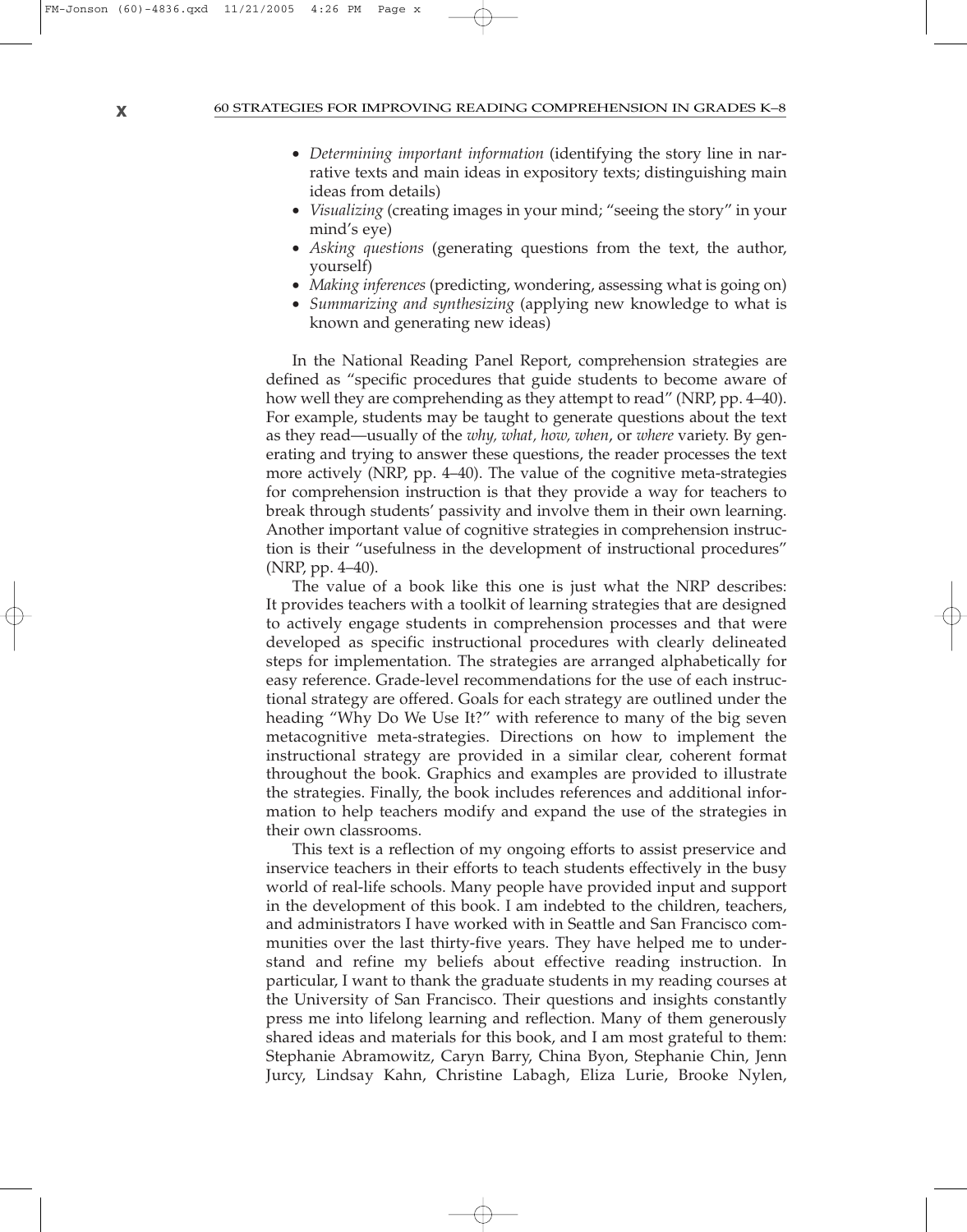Amanda Rawls, Kristina Reguero, Brooke Sibley, Julie Song, Tobi Slavet, Matt Sullivan, Julie Walton, Kate Working, and many others. College professors and literacy professionals from across the country also reviewed the draft manuscript and provided valuable suggestions for improvements. In particular, the contributions of the following reviewers are gratefully acknowledged:

Nancy L. Witherell, EdD Professor, Chair, Department of Elementary and Early Childhood Education Bridgewater State College Bridgewater, MA

Sandra Anderson Consultant Exemplary Education LLC Newcastle, WA

Dr. Paul G. Young Executive Director (Retired Principal) West After School Center (formerly West Elementary School) Lancaster, OH

Terry Matherne Director of Literacy St. Charles Parish Public Schools Luling, LA

Dr. Scott Mandel Teacher Los Angeles Unified School District Los Angeles, CA

Mary C. McMackin Professor Lesley University Cambridge, MA

Sharon Toomey Clark, PhD Teacher Montera Elementary School Ontario-Montclair School District Montclair, CA

Mitzi Chizek Principal Dallas Center-Grimes High School Grimes, IA